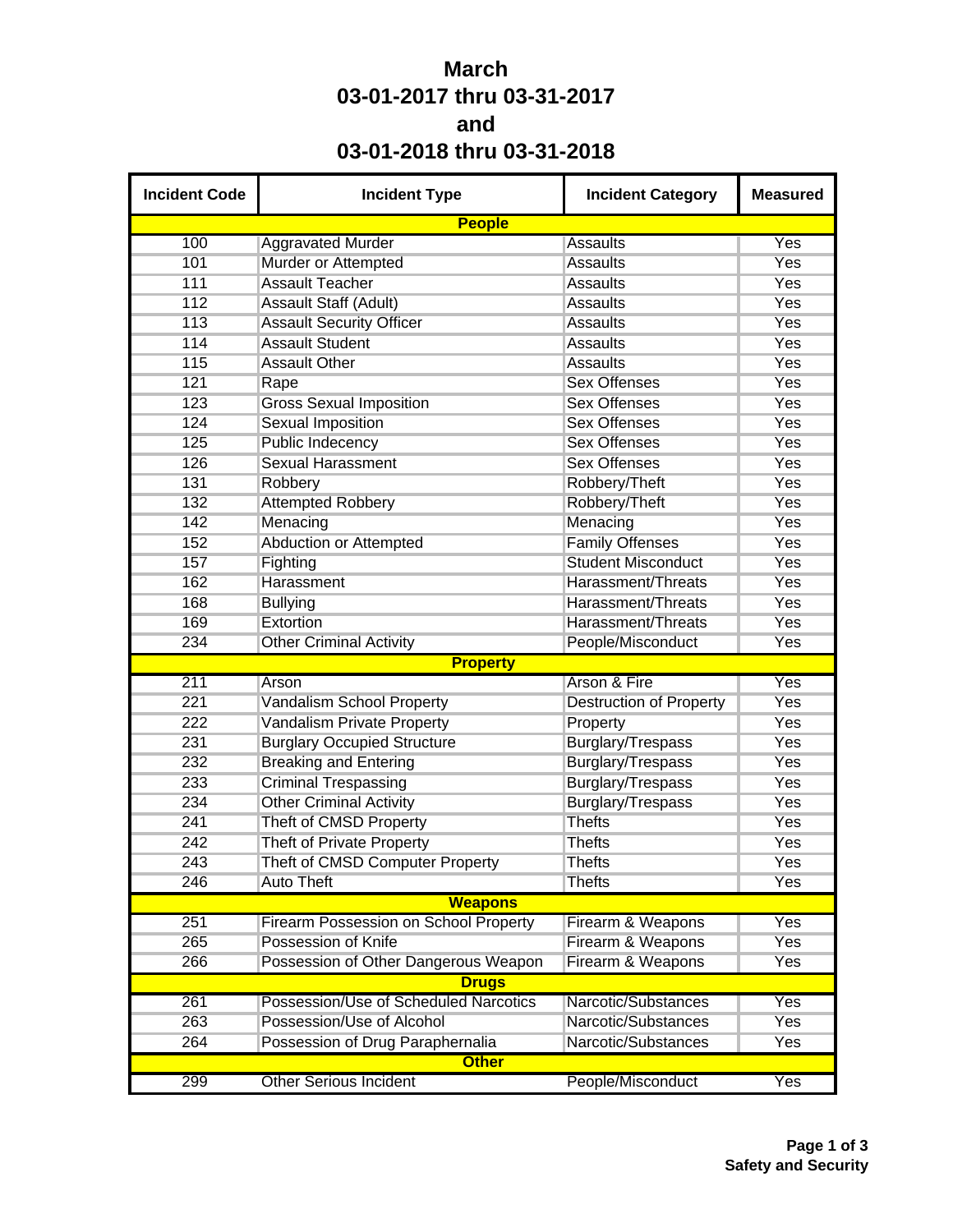### *Safety and Security Monthly Summary - March*

|                    | <b>High School</b>                           |                                              | K8                   |                        | M                     |  |  |  |
|--------------------|----------------------------------------------|----------------------------------------------|----------------------|------------------------|-----------------------|--|--|--|
|                    | <b>All Incidents</b>                         |                                              | <b>All Incidents</b> |                        |                       |  |  |  |
| <b>March 16-17</b> | 46                                           | March 16-17                                  | 80                   |                        | March 16-17 (Monthly) |  |  |  |
| <b>March 17-18</b> | 48                                           | March 17-18                                  | 91                   |                        | March 17-18 (Monthly) |  |  |  |
| Change             | 4%                                           | Change                                       | 14%                  | Change                 |                       |  |  |  |
|                    | <b>Quantity - Measured Serious Incidents</b> | <b>Quantity - Measured Serious Incidents</b> |                      | <b>Quantity - Meas</b> |                       |  |  |  |

|                    | gldo<br>Φ | ≏<br>roper | ទី<br>Weapo | rugs | the |
|--------------------|-----------|------------|-------------|------|-----|
| <b>March 16-17</b> | 21        |            | 10          |      |     |
| <b>March 17-18</b> | 24        |            | 5           |      |     |



|           |                    | no.                  |
|-----------|--------------------|----------------------|
|           |                    | <b>All Incidents</b> |
| <u>46</u> | March 16-17        | 80                   |
| 48        | <b>March 17-18</b> | 91                   |
|           |                    |                      |
| 4%        | Change             | 14%                  |
|           |                    |                      |

### **Quantity - Measured Serious Incidents Quantity - Measured Serious Incidents Quantity - Measured Serious Incidents**

| ۵ū<br>ၯ<br>U)<br>≏<br>≏<br>≍<br>Φ<br>മ<br>U<br>Ψ<br>ັ                                                                                                                 | ഗ       |
|-----------------------------------------------------------------------------------------------------------------------------------------------------------------------|---------|
| ഗ<br>Φ<br>န္ထ<br>$\epsilon$<br>≂<br>흐<br>≂<br>ఠ<br>∽<br>∸<br>ಕ<br>∸<br>ත<br>Ф<br>ᅭ<br>௨<br>∸<br>∸<br>ັ<br>Ф<br>Φ<br>◡<br>Φ<br>௨<br>ட<br>ட<br>ш.<br><b>.</b><br>ㅛ<br>┙ | ত<br>တ၊ |
| March 16-17 (Monthly)<br>53<br>741<br>$15$ 12<br>March 16-17<br><b>March 16-17</b><br>17 <sup>1</sup><br>$5 \mid$<br>10I<br>10 <sup>1</sup><br>ົ<br><u>_</u>          |         |
| 8 13<br>March 17-18 (Monthly)<br>10<br>March 17-18<br><b>March 17-18</b><br>88<br>64<br>24 <sub>1</sub><br>3<br>17<br>9<br>o<br>O.<br>ີ                               | 13      |



| <b>High School</b>       |        |          |                 |                |       |  |                          | K8                                           |        |                 |                |                |                       | <b>Monthly Total</b>                         |        |                 |                 |                 |       |
|--------------------------|--------|----------|-----------------|----------------|-------|--|--------------------------|----------------------------------------------|--------|-----------------|----------------|----------------|-----------------------|----------------------------------------------|--------|-----------------|-----------------|-----------------|-------|
| All Incidents            |        |          |                 |                |       |  |                          | <b>All Incidents</b>                         |        |                 |                |                |                       | <b>All Incidents</b>                         |        |                 |                 |                 |       |
|                          | 46     |          |                 |                |       |  | 80<br><b>March 16-17</b> |                                              |        |                 |                |                | March 16-17 (Monthly) |                                              |        | 126             |                 |                 |       |
|                          | 48     |          |                 |                |       |  | March 17-18              |                                              |        |                 | 91             |                |                       | March 17-18 (Monthly)                        |        |                 | 139             |                 |       |
| 4%                       |        |          |                 |                |       |  | Change                   |                                              | 14%    |                 |                |                |                       | Change                                       | 10%    |                 |                 |                 |       |
| asured Serious Incidents |        |          |                 |                |       |  |                          | <b>Quantity - Measured Serious Incidents</b> |        |                 |                |                |                       | <b>Quantity - Measured Serious Incidents</b> |        |                 |                 |                 |       |
|                          | People | Property | Weapons         | Drugs          | Other |  |                          |                                              | People | Property        | Weapons        | Drugs          | Other                 |                                              | People | Property        | Weapons         | Drugs           | Other |
|                          | 21     |          | 10 <sub>l</sub> | $\overline{7}$ |       |  | <b>March 16-17</b>       |                                              | 53     | 10 <sup>1</sup> | 5 <sub>5</sub> | 5 <sub>l</sub> |                       | March 16-17 (Monthly)                        | 74     | 17 <sup>1</sup> | 15 <sub>l</sub> | 12 <sup>1</sup> | 8     |
|                          | 24     | 8        | 5 <sup>1</sup>  | 8              |       |  | March 17-18              |                                              | 64     | 9 <sup>1</sup>  | 3              | 5 <sup>1</sup> | 10                    | March 17-18 (Monthly)                        | 88     | 17 <sub>1</sub> | 8               | 13 <sup>1</sup> | 13    |